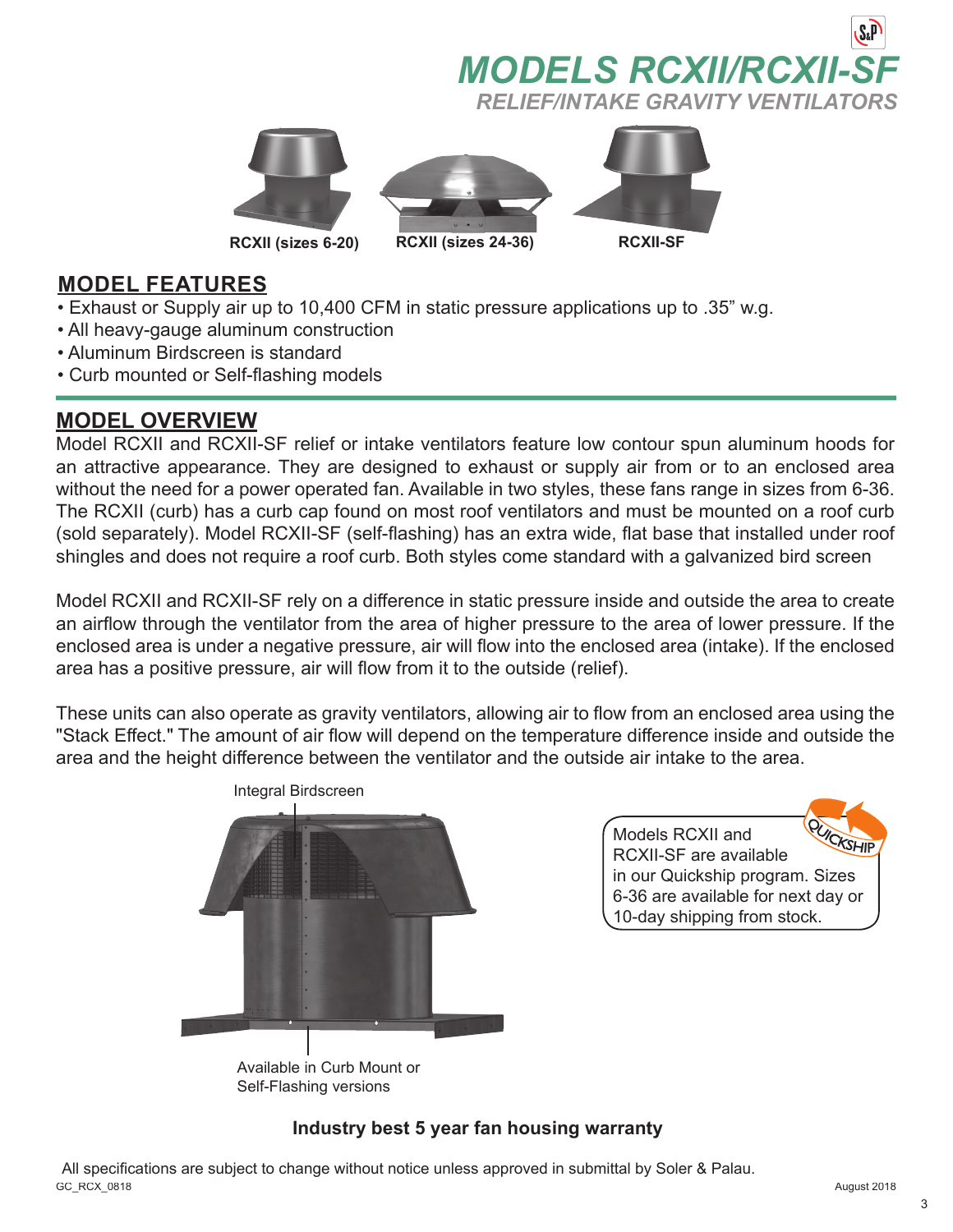## *MODELS RCXII/RCXII-SF RELIEF/INTAKE GRAVITY VENTILATORS*

# **CONSTRUCTION/SPECIFICATION CHECKLIST**

- Five year warranty.
- Low contour spun aluminum hood for attractive appearance.
- All heavy-gauge aluminum construction.
- Weather resistance design for long life and maintenance free operation.
- Galvanized birdscreen is standard.
- Available in 13 sizes for a wide range of performance capabilities.
- RCXII has one-piece curb cap with spun inlet for maximum efficiency.
- RCXII-SF is self flashing.
- Shipped completely assembled for ease in installation.

# **OPTIONS/ACCESSORIES**

**Roof Curb:** Prefabricated heavy-gauge galvanized steel, welded construction, 12" high (other heights are also available) with 1-1/2" wood nailer. Assures perfect fit of to roof opening. Options include burglar bars, single or double pitch construction and hinged curbs for easy duct access.

**Motor Operated Damper:** Motor operated aluminum damper for positive closure against backdraft.

**Automatic Damper:** Automatic aluminum damper for ease in installation and effective backdraft protection.

**Special Coatings:** for protective and decorative purposes. Available coatings include: Synthetic Resin, Epoxy, and Heresite (air-dried phenolic). Contact your representative or the factory for more information on available coatings and colors.

**Insect/Weather Screen:** Helps prevent insects, snow, airborne mist or water droplets from entering on supply applications exceeding 650 FPM velocity.



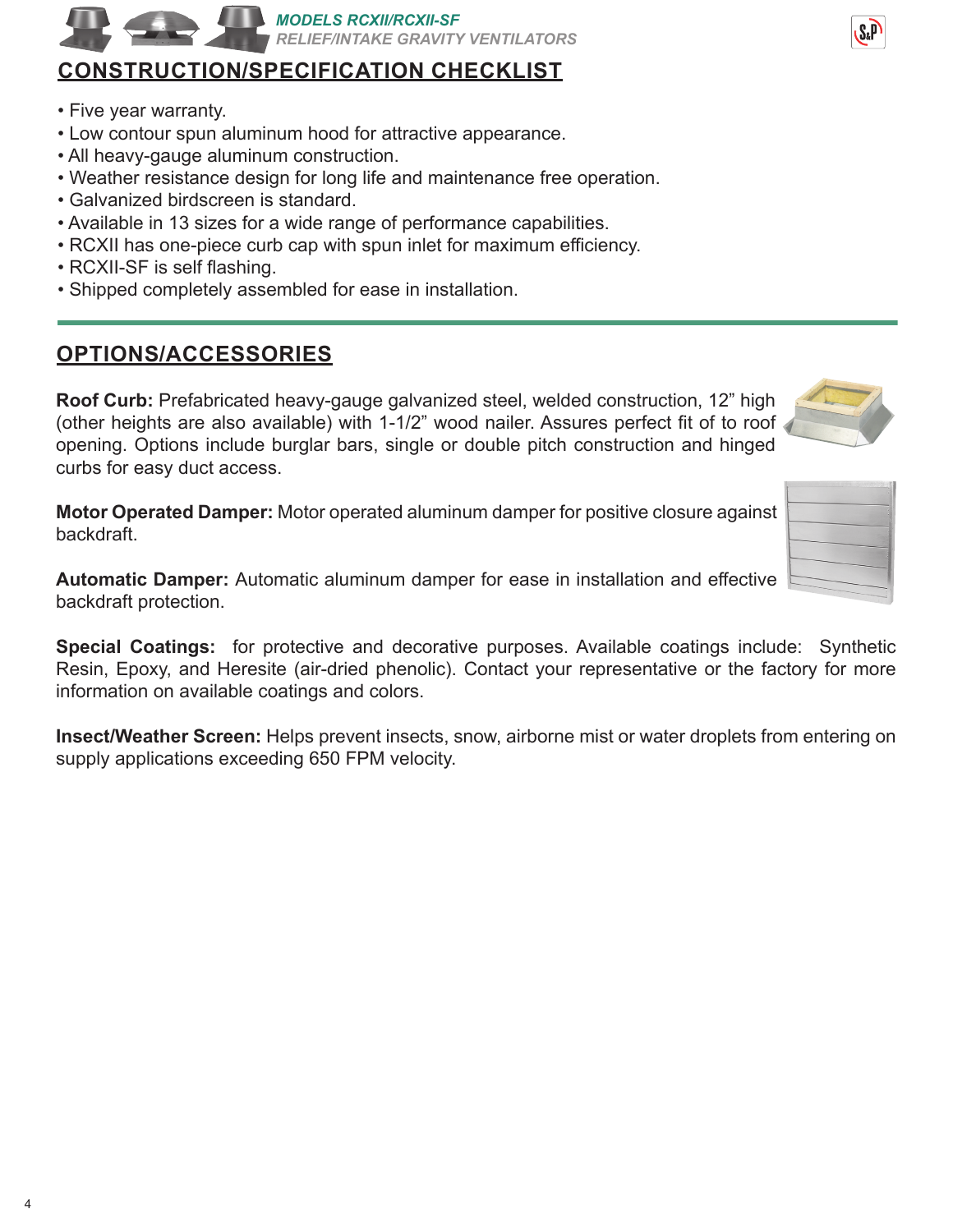

#### **RCXII (sizes 6-20)**



| <b>Size</b> | A  | в    | C. | D  | E.    |
|-------------|----|------|----|----|-------|
| 06          | 7  | 16.5 | 10 | 14 | 5.75  |
| 08          | 9  | 16.5 | 12 | 14 | 5.75  |
| 10          | 11 | 24   | 14 | 20 | 6.75  |
| 12          | 13 | 24   | 16 | 20 | 6.75  |
| 14          | 15 | 24   | 18 | 27 | 8.75  |
| 16          | 17 | 24   | 20 | 27 | 8.75  |
| 18          | 19 | 29.5 | 22 | 27 | 8.75  |
| 20          | 21 | 29.5 | 22 | 30 | 10.25 |

### **RCXII (sizes 24-36)**



|             | <b>Neck</b>     |              | <b>Dimensions (Inches)</b> | <b>Metal Ga.</b> |            |                |       |                |
|-------------|-----------------|--------------|----------------------------|------------------|------------|----------------|-------|----------------|
| <b>Size</b> | Area sq.<br>ft. | $\mathbf{A}$ | B                          | C.               | D          | Е              | 1     | $\overline{2}$ |
| 24          | 3.30            | $43 - 3/4$   | $15 - 1/4$                 | $35 - 1/2$       | $24 - 5/8$ | 2              | 0.063 | 0.063          |
| 26          | 3.69            | $43 - 3/4$   | $16 - 1/4$                 | $35 - 1/2$       | 26         | $\mathcal{P}$  | 0.063 | 0.063          |
| 30          | 5.16            | $43 - 3/4$   | $18 - 1/4$                 | $42 - 1/2$       | $30 - 3/4$ | 2              | 0.063 | 0.080          |
| 33          | 5.94            | $54 - 3/4$   | $21 - 1/2$                 | $42 - 1/2$       | 33         | $\overline{2}$ | 0.100 | 0.080          |
| 36          | 7.06            | $54 - 3/4$   | $21 - 1/2$                 | $42 - 1/2$       | 36         | 2              | 0.100 | 0.080          |

#### **RCXII-SF**



| <b>Size</b> | A  | в  | $\mathbf c$ | D  |
|-------------|----|----|-------------|----|
| 06          | 7  | 18 | 10          | 14 |
| 08          | 9  | 18 | 12          | 14 |
| 10          | 11 | 24 | 14          | 20 |
| 12          | 13 | 24 | 16          | 20 |
| 14          | 15 | 28 | 18          | 27 |
| 16          | 17 | 28 | 20          | 27 |
| 18          | 19 | 28 | 22          | 27 |
| 20          | 21 | 32 | 22          | 30 |